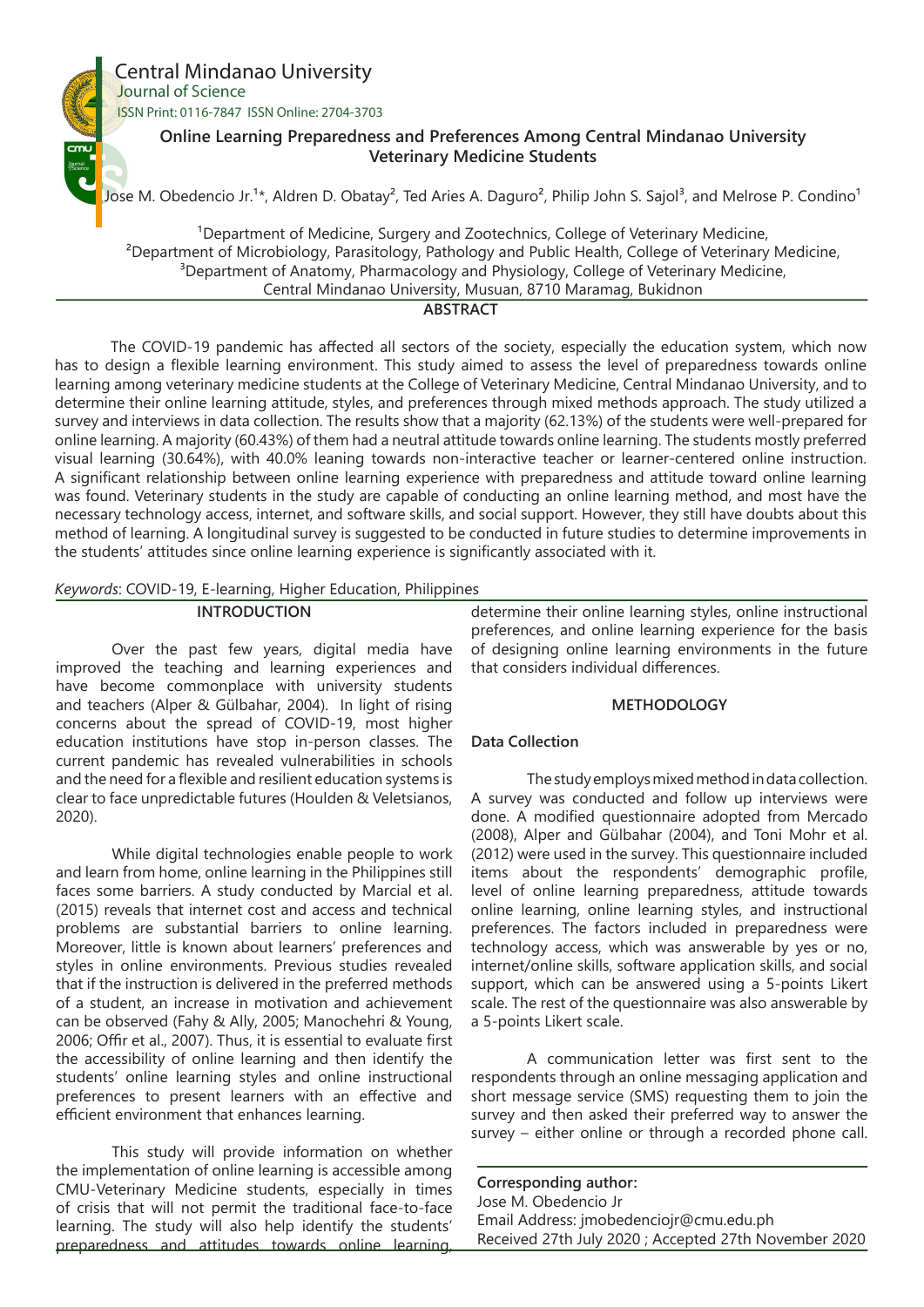For respondents who chose to answer online, a URL of the survey was sent to them, and for those who preferred the other method, the researcher made a recorded phone call. The first part of the online survey and recorded phone call was the informed consent, where the respondents had the option to participate or decline and then followed by the survey questions. After completing the survey, a followup question through an online messaging application was done for clarification and discussion purposes.

#### **Sample size**

The sample size was determined using a prevalence study formula for the finite population by Daniel (1999). The following assumptions were used: population size of 482 according to the official list of students enrolled in the current semester, 95% confidence level ( $Z = 1.96$ ), the expected proportion of 50%, and 5% precision. The result sample size was 214, and 10% was added to address the null-response making a final sample size of 235 students.

#### **Selection of Respondents**

Proportionate stratified sampling was used to determine the number of respondents each year level. It was obtained by dividing the number of students per year level with the total population size (482 students) and multiplying it with the derived sample size in which in this case was 235. The number of male and female respondents were determined in the same manner. The names of the respondents involved per year level were identified through randomization using the Microsoft Excel program.

#### **Statistical Analysis**

The data for this study was encoded in Microsoft Excel and was analyzed using the Statistical Package for Social Science (SPSS). Descriptive statistics were used to illustrate the demographic profile of the respondents and their level of preparedness. Chi-square test of independence was used to determine the relationships between the respondents' gender and year level to their online learning styles, online learning style to their online instructional preference, and online learning experience with online learning preparedness and attitudes.

## **RESULTS AND DISCUSSION**

# **Level of Preparedness and Attitude Towards Online Learning**

The respondents' preparedness scores were determined in categories as poorly prepared, fairly prepared, and well-prepared. The factors included in assessing preparedness were technology access, internet/ online skills, software application skills, and social support. Meanwhile, attitude levels were identified as positive, neutral, and negative.

In online learning preparedness, 62.13% of the students were well-prepared, 37.02% were fairly prepared, and the remaining 0.85% were poorly prepared (Figure 1). In general, the respondents were well-prepared to engage in an online learning environment. Being well-prepared means that the students have the necessary technology for learning online, have the skills to use the internet and associated software, and have enough social support from their parents, teachers, and school to motivate them to learn online. The subtopics below describe the result of each factor considered in assessing online learning preparedness.

### **Technology Access**

Under this category were technologies commonly used in online learning such as a computer, printer, internet access either through mobile data or Wi-Fi, and access to fast internet.

More than half of the respondents agreed to have access to the said technologies (57.36%). In detail, 96.6%



Figure 1. Distribution of the level of online learning preparedness among CMU-Veterinary Medicine students.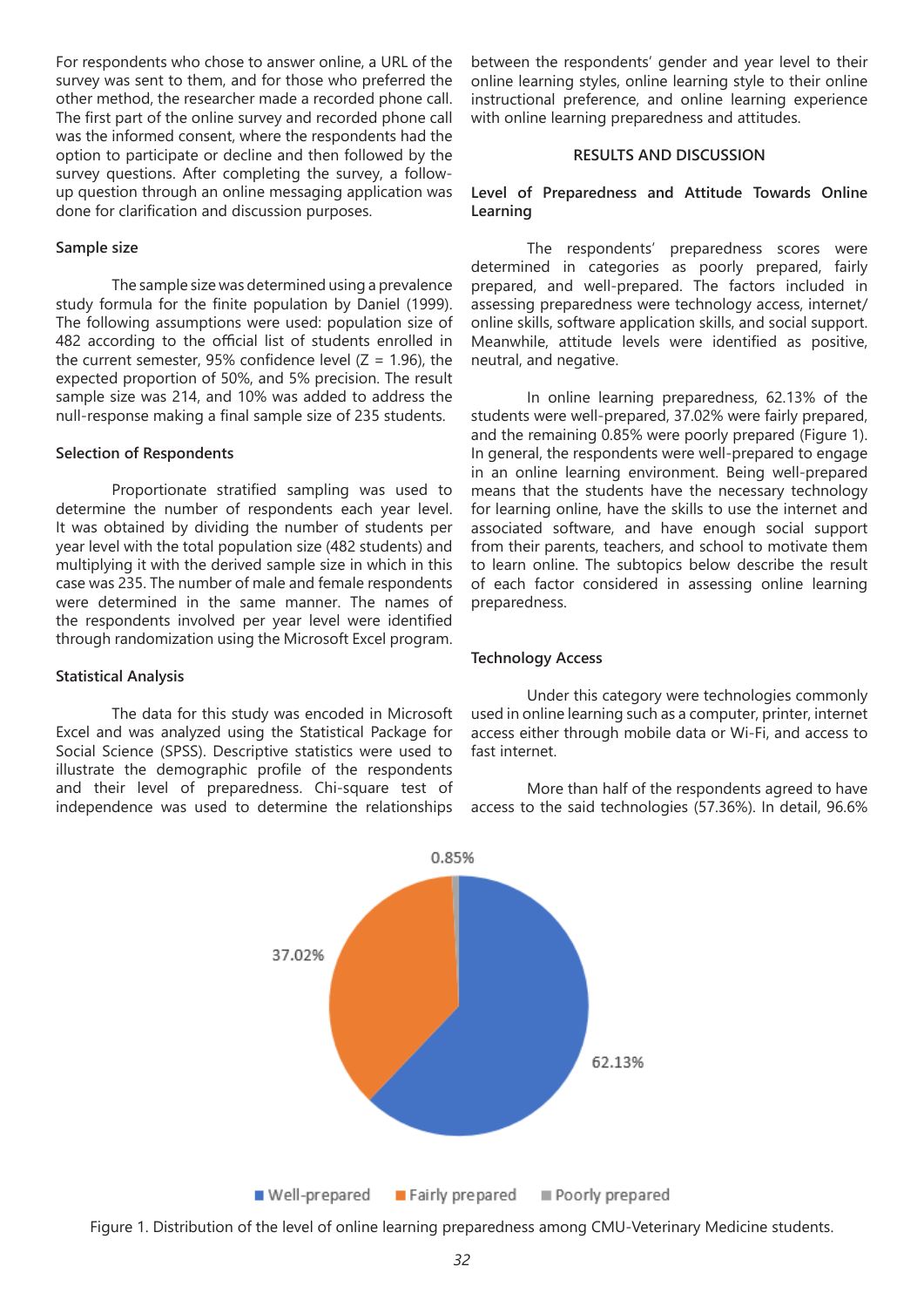of the students owned a computer or smartphone capable of online learning, but most of them (65.5%) did not have printers installed with their computers. There was also a high percentage (96.17%) of students with internet access – 78.72% of these students had access through mobile data, 55.74% had access through Wi-Fi, and 38.30% had access through both. Even though most students could access the internet, the majority (78.7%) did not have fast internet. This result is similar to the study conducted in Turkey by Akaslan and Law (2011), where the majority of the respondents reported that they have access to the internet at their residence and university but the speed of the internet that the students used at the place they live and at university were not sufficient. According to Akaslan and Law (2011), this result can be interpreted that students' access to the internet was not enough for e-learning and must be improved before embarking on e-learning.

According to Oye et al. (2011), bandwidth (colloquially referred to as internet speed) is a significant issue in the deployment of e-learning. The content and services that can be accessed through the internet are dictated by the bandwidth available. Moreover, having fast internet will result in high perceived ease of use, which, in turn, plays a significant part in shaping user behavior in using e-learning technology. Several studies concur that when users perceive an e-learning tool to be easy to use, they would also see it to be useful (Garcia, 2017).

## 3.1.2 Internet/Online Skills

This category included skills such as sending emails with file attachments, ability to use web browsers confidently, knowledge on fixing surfing errors, knowledge on accessing online library and other resource databases, and ability to use asynchronous online learning tools such as discussion boards, chat tools, YouTube, blogs, and digital library.

The mean score of the respondents was 3.83, and that is equivalent to "agree," which means that they were affirmative of having the earlier said internet/online skills. However, there were two statements that the respondents only scored "neutral." That was on the ability to resolve common errors while surfing the internet like "page cannot be found" or "connection time out" and knowledge on accessing online library and other resource databases. These observations of neutrality were also found in the study conducted by Lamarca (2019) at the University of Northern Philippines. The said study showed inadequate knowledge of the faculty and students on resolving common errors while surfing the net. According to them, there is a need to provide more training programs and mentors to improve the respondents' ICT skills.

# 3.1.3 Software Application Skills

This category included skills like using Microsoft office programs and alike; knowledge on PDF files and ability to view and download them; ability to use several programs simultaneously and move between them; knowledge on using video conferencing software and messaging/chat applications.

The mean score of the respondents was 4.2, corresponding to a descriptive score of "agree". Thus, the respondents generally have the necessary skills in using associated software for online learning, which will help make the implementation much easier. This result was most probably due to the respondents being millennials and "generation Z/Gen Z", which means that they were born when the internet was first commercialized. Scholars described the latter generation as "digital natives" and "net generation" (Dimock, 2019). Moreover, secondary education systems in these generations have subjects on Information and Communication Technology, which provided them enough knowledge of computer software (Ramos, 2010; Tomaro, 2018).

## 3.1.4 Social Support

Factors included in social support were those coming from the respondents' parents, teachers, and friends. These included encouragements to use the internet and associated electronic devices for online learning and provision of the school/institution with e-learning materials and the opportunity to learn online.

The mean score of the respondents was 3.76, corresponding to a descriptive score of "agree". This result implies that the students have enough support from their parents, teachers, and friends to use the internet and electronic devices to learn online. This support could be through financial assistance to purchase the required materials/devices/equipment or through encouragements if the necessary devices are already present. However, there was one statement where the mean score was only "neutral" (3.39), and that was on the provision of the school of e-learning materials and the opportunity to learn online.

The respondents' neutral perception on the said statement was because most of the instructors/professors provided their handouts or learning materials in forms of hardcopy or through sharing of softcopy in flash drives. The respondents were also enrolled in a Veterinary Medicine curriculum, where the instructors/professors usually advise them to read or learn from their reference books. Moreover, due to the unexpected outcomes of the crisis, most of the faculty were not prepared at the time of the survey to migrate to online learning. The available learning materials were mostly for conventional instruction.

# 3.2 Attitude Towards Online Learning

This section contained statements of the advantages and disadvantages of online learning. Illustrated in Figure 2 is the distribution of the respondents by their attitude towards online learning. It shows that most (60.43%) of the respondents had a neutral attitude towards online learning. Being neutral means that the respondents neither agree nor disagree that online learning is beneficial to them. The result also indicates that although most (62.13%) of the respondents were wellprepared, there were still factors that made them doubtful in learning online. In the conducted follow-up interviews, the respondents' primary reason was due to the slow internet in their localities and the country in general. It was also described in the data in which 96.17% of the students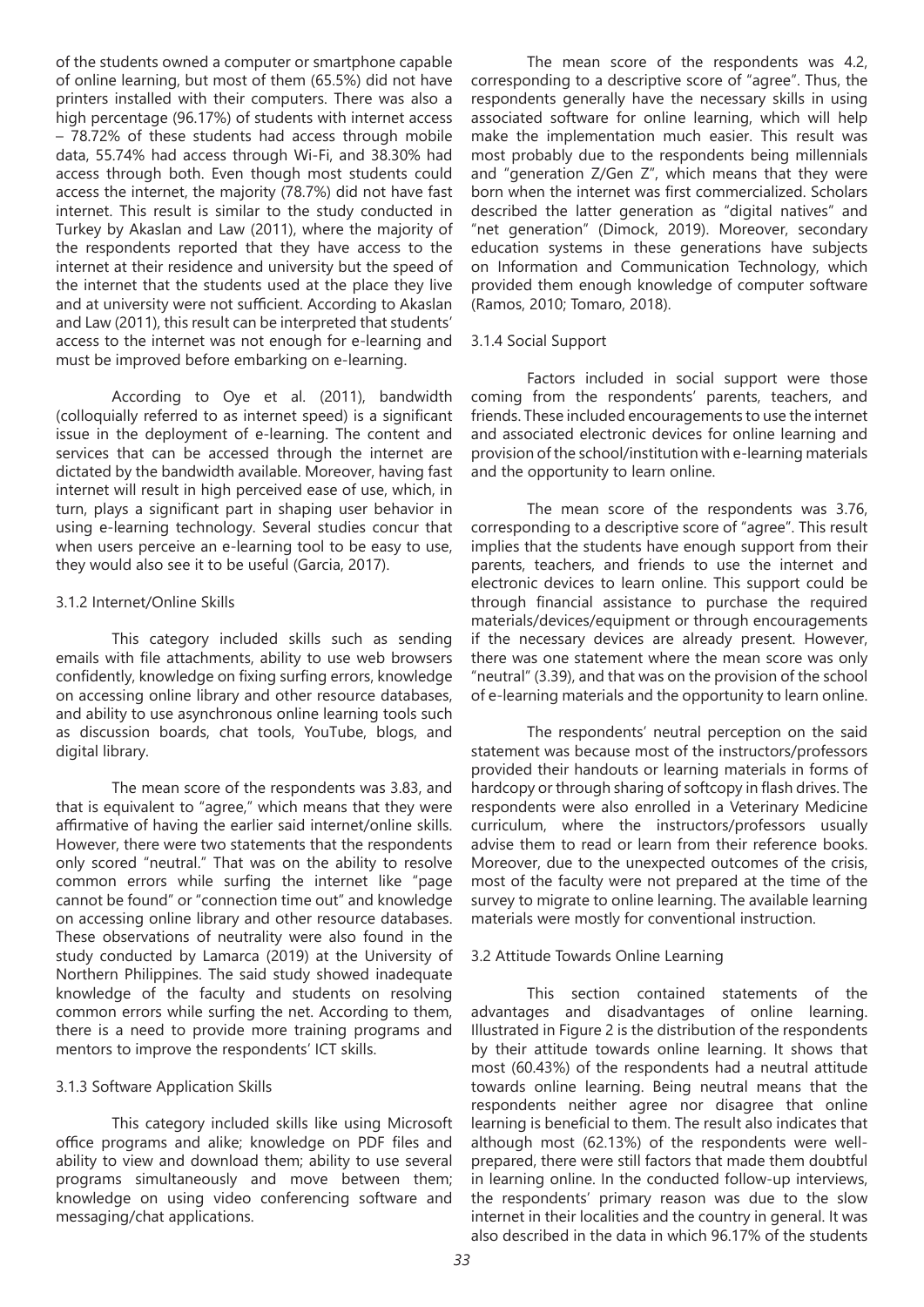

had internet access, but most of them (78.7%) had no access to fast internet.

The Speedtest Global Index (2020), as of April, shows that the Philippines ranked 121st out of 139 surveyed countries on mobile speed and 110th out of 174 countries on fixed broadband. The global average speed in mobile internet is 30.89 Mbps for download and 10.50 Mbps for upload, while in fixed broadband is 74.74 Mbps and 39.62 Mbps, respectively. However, the Philippines has only 12.09 Mbps download, and 5.23 Mbps upload speed for mobile internet, while 21 Mbps download and 20.18 Mbps upload in fixed broadband.

Moreover, the Philippine economic update by the World Bank (2017), shows that internet speed in Mindanao is much slower than in the rest of the country and significantly slower than in Metro Manila. In cities throughout Mindanao, average Internet speeds range from 141 kbps in Marawi to 2.4 Mbps in Cagayan de Oro, compared to 3.6 Mbps in Makati. According to the report, Davao users have to pay about 1.5 times more to get the same speed as in Makati, and Marawi users have to pay 26 times more. This data shows the inequitable accessibility and inconsistency of the internet speed across the country.

To further broaden the understanding of the respondents' perception of online learning, follow-up interviews were conducted. Some respondents have a strong preference for traditional face-to-face learning. They were already used to conventional teaching because it has been the way they were taught since their younger years. It further means that they lack experience in learning online. The idea of shifting to online modes of instruction is an abrupt change for them, and they have no idea how the learning experience will be, which caused the doubt and neutral attitude. They also prefer the physical interaction between their teachers and other students. They think that physical interaction makes it easier for them to ask clarifications on the topics being discussed directly. According to them, the lack of physical presence of their instructors/professors will be a great challenge for them since it will be like learning independently. In line with this, they think that online learning will only result in poor guidance and limited feedback or a delay in response, which will lose their momentum of interest. Some of them

also prefer actual notes or books that they could read and highlight than just reading e-books. Nonetheless, some of them are still open to the idea of learning online.

The respondents also said that the home does not provide a conducive learning environment. One of the mentioned examples to this is the presence of distractions when learning at home, most notably when they think that they will do household chores afterward. The respondents also pointed out that learning in front of their devices makes it easier for them to procrastinate. Aside from that, they also think that home provides so much comfort that it cannot give enough pressure to the students to submit or finish their assigned tasks on time. Without enough pressure, the students will tend to submit their requirements for compliance purposes only, and in this case, the students will not be learning.

Moreover, the respondents were neutral because they think that we are unprepared to engage in online learning since there is no equitable access to a fast and stable internet. According to them, some places do not have a signal or any internet connectivity at all. The students living in these areas are most likely to be forced to go outside and find a place where they can get an internet connection, which is inconvenient if it will be the routine.

The respondents also mentioned the financial problem. According to them, not everyone has a privileged life to afford technological devices and access to the internet like Wi-Fi, which is more convenient for online learning than using mobile internet. This incapacity also made some of them not technologically-oriented. Some students also mentioned that they know some of their classmates who only owned a keypad phone, which is incapable of online learning. Further, if online learning is pushed through, some will be obliged to expend money to buy load for internet access though coming from a lowincome family. The privileged students also sympathize with those who cannot access the internet, so they chose to be neutral.

Meanwhile, some respondents think that their instructors and professors should make changes and decisions, and it is not for them to decide whether or not we should conduct online learning. Due to the complications brought by the health crisis, the students believe that they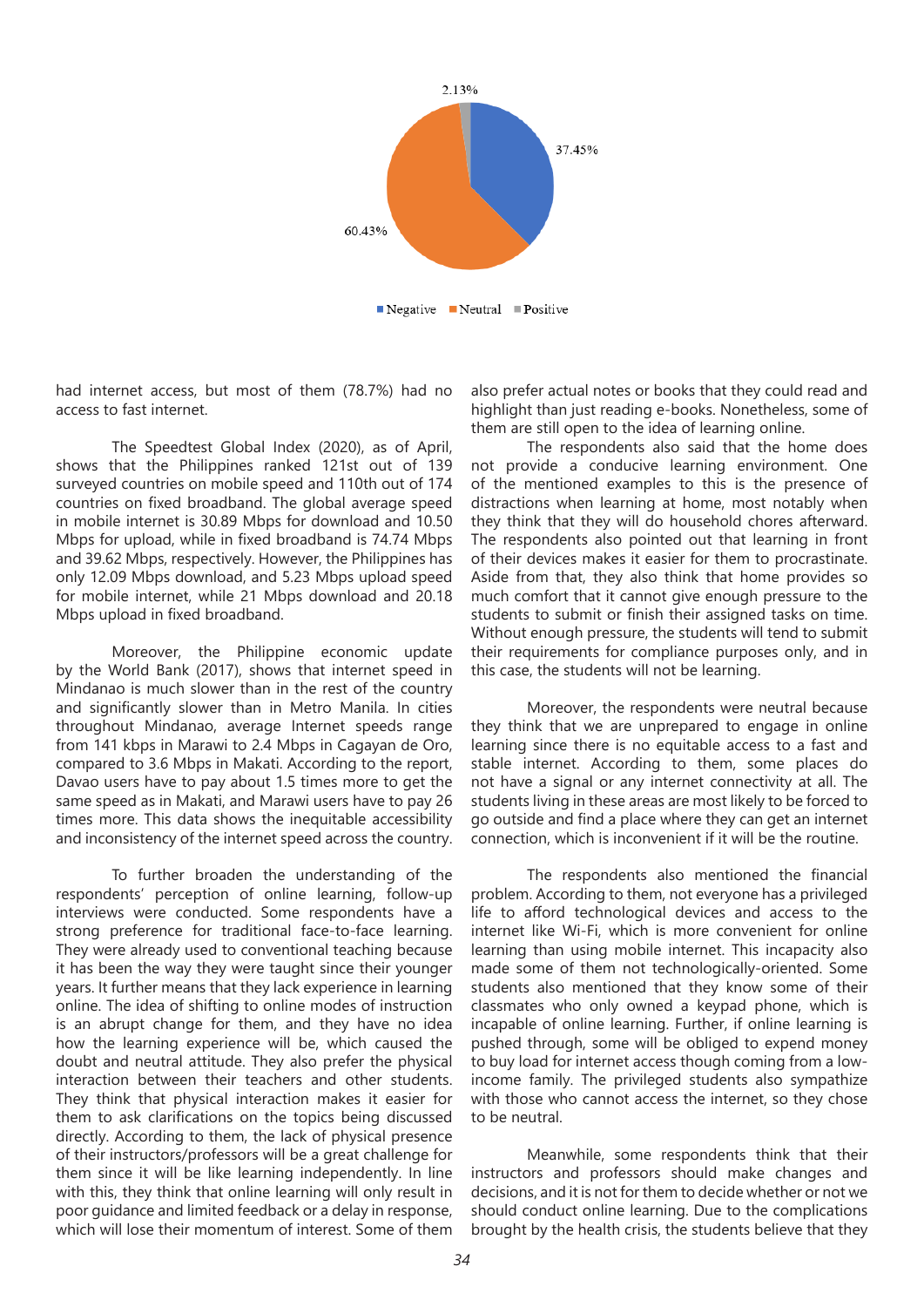do not have a choice but to engage in online learning, and this results in a neutral attitude towards it. Furthermore, some think that learning online in a veterinary medicine course can compromise their knowledge. According to the respondents, veterinary medicine is not only knowledgebased but also skill-based, which cannot be easily learned online. The subjects are also particularly hard to learn if there is no physical or hands-on experience to supplement the learning. Some of them even said that others might have the suspicion that their answers will influence the school's future trajectory; that is why a neutral option is the safest choice.

These statements were similar to the result of the study conducted in Pangasinan State University, Lingayen Campus, where it aimed to reveal the students' sentiments in view of synchronous online instruction (Pastor, 2020). The majority of the respondents forecasted that they might face issues while using the proposed online learning method, and they were worried about internet connectivity in their area. Other stated problems were background noises, fairness in grading, and expensive mobile loads/ financial issues. The research further shows that most of the respondents had negative sentiments followed by neutral sentiment, and only a few had positive sentiments towards the proposed method of online instruction.

Meanwhile, illustrated in Figures 3 and 4 are the distribution of the respondents' attitudes on the positive and negative statements regarding online learning, respectively. In the positive statements, the respondents were in the range of being neutral to agree except for the statement "online learning is easily accessible," where the responses were tied (69 points) at disagree and neutral. In the negative statements, most of the respondents answered strongly agree, except for the statement "learning online does not have the opportunity to meet peers and make relationships," wherein most of the respondents were neutral.

Statement topics:

1. Students who are too shy can use online materials to get the help they need.

2. Online education allows learning at a person's own pace and convenient time.

3. Online learning is easily accessible.

4. Learning online allows for a pressure-free environment.

5. Online learning allows working alone and helps focus on understanding the parts that need to spend more time on.

## Statement topics:

6. Online learning makes it easier to procrastinate.

7. Online learning provides less guidance and assistance on the learning material such that students who are confused and have questions may fall even further behind.

8. Online learning relies on the internet that may crash and a disadvantage for those who are unfamiliar with technology.

9. Learning online does not have the opportunity to meet peers and make relationships.

10. There is no instant feedback between professors and students when learning online.

### **3.3 Online Learning Style and Instructional Preference**

The online learning styles used in this study were those described by Alper and Gülbahar (2004), which is composed of eight dimensions - individual/solitary, social/ collaborative, auditory, visual, abstract, concrete, logical, and sensual learning. It is a learning style model often used in technology-enhanced learning previously designed for traditional learning (Graf et al., 2007).

The most preferred online learning style among the respondents was visual learning at 30.64% (Figure 5). Among year levels, most of the first years, second years and sixth years preferred visual learning at 34%, 38%, and 38% respectively, most third years and fourth years preferred



learning <sub>35</sub> = 235). Figure 3. Distribution of respondents by their attitude on each positive attitude statement towards online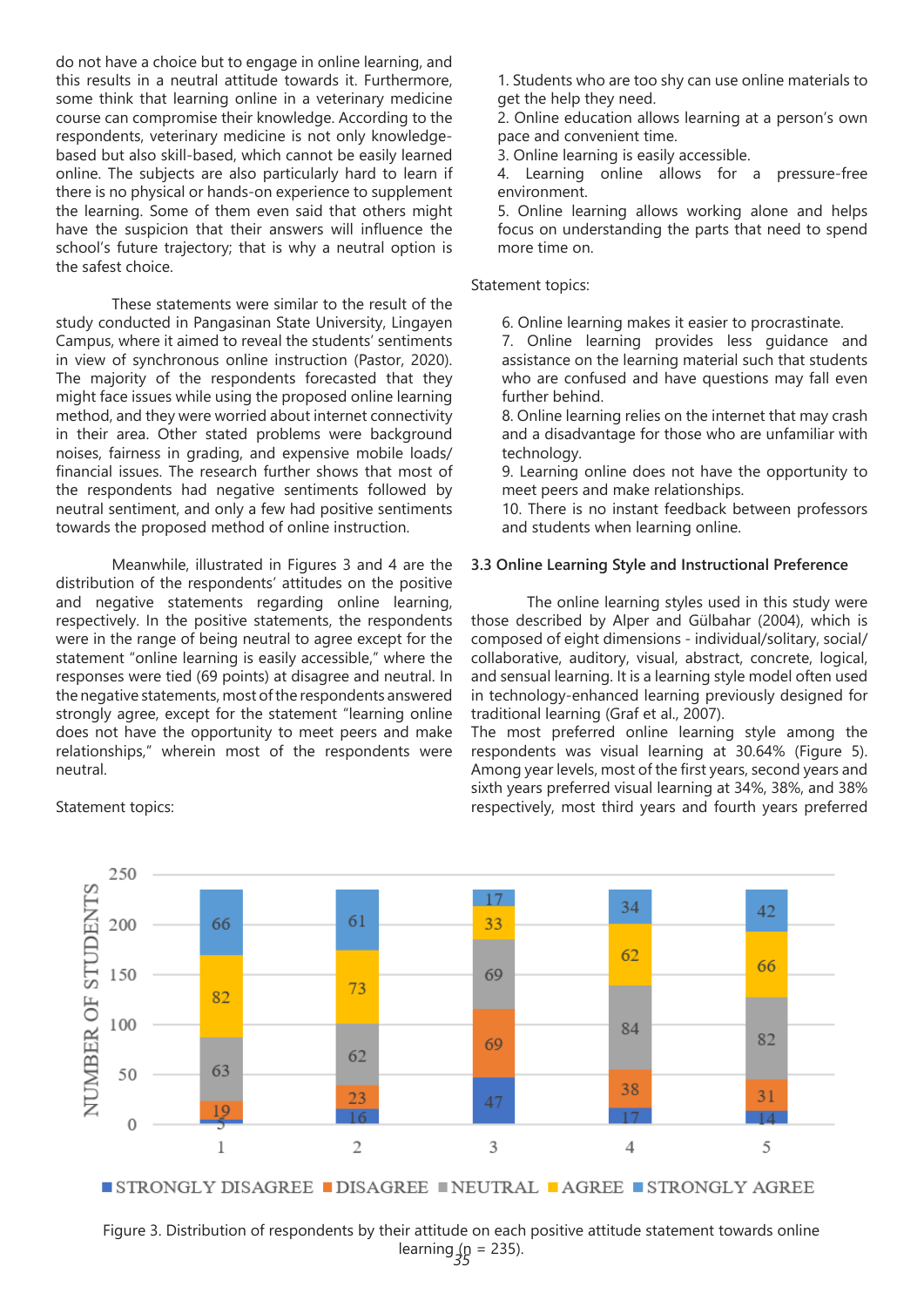

Figure 4. Distribution of respondents by their attitude on each negative attitude statement towards online learning ( $n = 235$ ).



Figure 5. Distribution of online learning styles among CMU-Veterinary Medicine students (n=235).

social/collaborative learning at 75% and 33% respectively, while the fifth years preferred concrete learning at 34%. In comparison between genders, males mostly (31.11%) preferred visual learning, while females preferred both social/collaborative learning and visual learning at 30.34%.

Online learning instructional preference was determined using the online instruction methods described by Toni Mohr et al. (2012). These include interactive, noninteractive teacher-centered, and non-interactive learnercentered online learning.

The veterinary medicine students mostly preferred non-interactive online instruction at 40% in both methods. However, non-interactive learner-centered is much higher of about 3.40% than non-interactive teacher-centered since there were students with multiple instructional preferences in which non-interactive learner-centered was also included (Figure 6). In general, non-interactive learner-centered online instruction was preferred by most of the respondents at 47.66%.

Among the year levels, first years and fifth years preferred non-interactive learner-centered at 56.70% and 47.73% respectively, while the second years, third years, fourth years, and sixth years preferred non-interactive teacher-centered at 47.62%, 50%, 55.56%, and 43.59% respectively. Comparing the instructional preference between genders, males mostly preferred non-interactive learner-centered (46.67%) online instruction while females mostly preferred non-interactive teacher-centered (44.14%) online instruction.

In the conducted follow-up interviews, it was discussed why the veterinary medicine students chose non-interactive learner-centered online instruction over the other methods. According to the respondents, they preferred non-interactive learner-centered online instruction because it will allow them to learn at their own pace or have control over how they manage their time. It is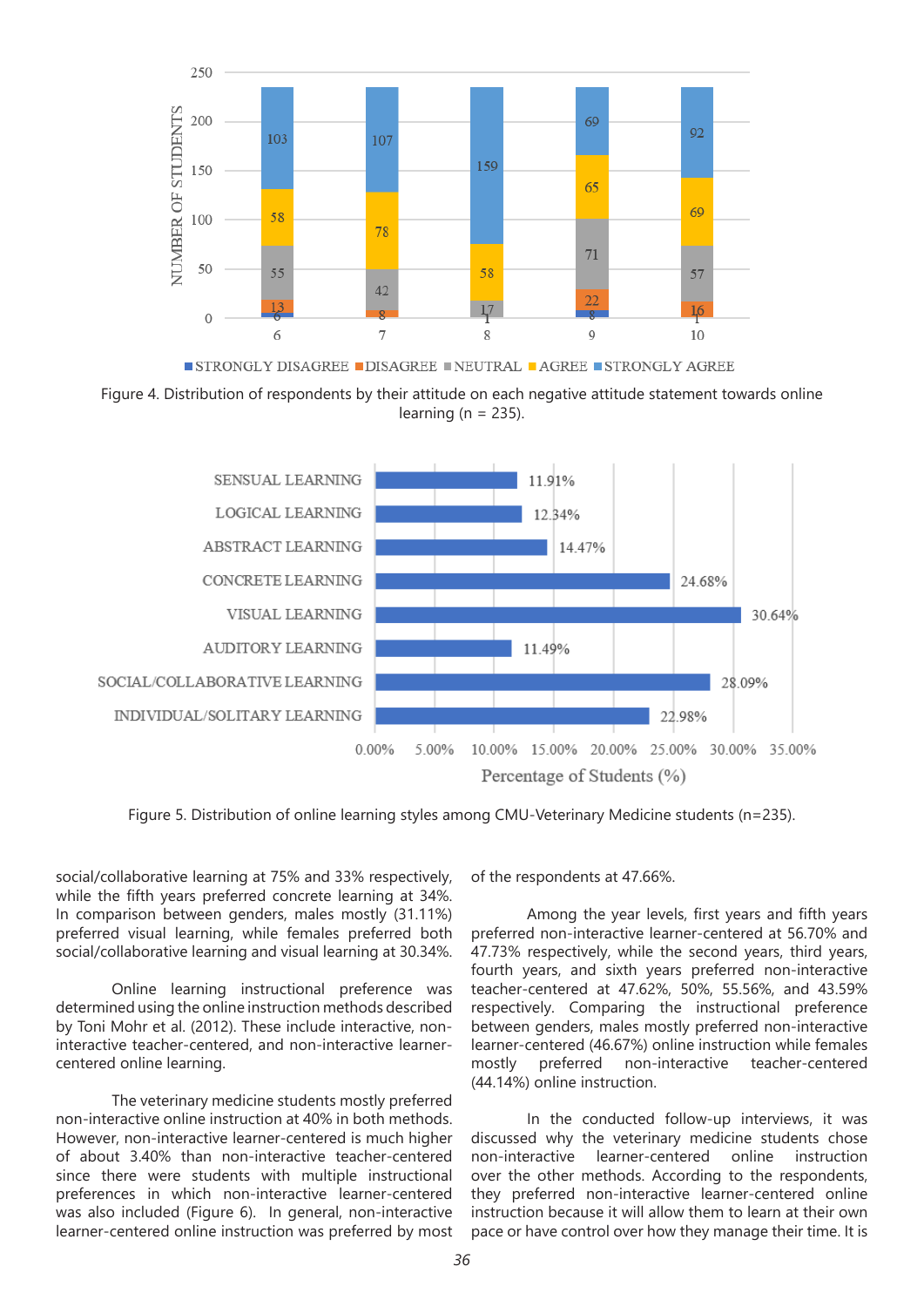

Figure 6. Distribution of online instructional preference among CMU-Veterinary Medicine students (n=235).

essential for them because there were times that they could not cope with the instructor/professors' pace of teaching. Methods of non-interactive learner-centered online instruction like web-assignments will allow them to show up more of their imaginative or creative side since they will have more time. Having time control will make it easier to understand concepts since it will allow them to give themselves more time to think, rationalize, and follow the lessons. They will also have more time to search for more facts from the internet to enhance their learning. Some respondents also see it as fun because it will allow them to develop their learning style and probably improve their other abilities. They also like it because it does not require an immediate response to the questions being asked by the instructors. They also think that learning on their own will make finishing a specific task easier than sharing it with others due to lack of cooperation. Non-interactive learnercentered online learning also allows them to evaluate their knowledge of the topics being tackled. It also does not require a fast and stable internet for a particular time like interactive online learning. They were also unsure of the audio and video quality produced by interactive online learning because of the slow and unstable internet. Interactive online instruction like video conferencing also consumes a lot of data, increasing its cost. Some students even mentioned that they have low device specifications causing lags, which will make them unable to cope with interactive learning. According to them, methods of interactive online learning like listening to the instructor's discussion alone is somewhat ineffective because the students tend to get bored, and learning in chat rooms can be quite noisy and distracting as well. Some first-years also have fear to voice their ideas in interactive online instruction, especially when they think that there will be other students online listening or watching. The students were even considering that everyone has different learning styles, so they tend to learn on their own so that no one will adjust with one another. Meanwhile, some respondents that preferred interactive online learning think that other students might have good comprehension. That is why it is easier for them to understand the lessons without any discussion from their instructors and professors.

Based on the online learning instructional preference and follow-up interviews, it is therefore recommended to adopt blended learning, mainly a combination of non-interactive online instruction and the traditional teaching method. The implementation of noninteractive online instruction will address the issue of slow internet connectivity. Unlike interactive online learning, the students can access the learning materials any time when a good connection is already established. Moreover, those in the minority that does not have computers and smartphones will also have more time to find ways they can access the materials. Fully-online education is not also advisable because of the laboratory subjects that need to be practically performed. The respondents also mentioned that they prefer hands-on experience to supplement the learning. Blended learning has also proved to overcome various limitations related to online learning and face-toface instruction (Alammary et al., 2014). A meta-analysis of more than 1,100 empirical studies published between 1996 and 2008 concluded that blended learning is more effective than online learning or face-to-face instruction (Means et al., 2009).

## **3.4 Relationship Between the Respondents' Online Learning Style to Their Online Instructional Preference**

The relationship between the respondents' online learning style and their instructional preference was measured using the Chi-square test of independence (at  $\alpha$ =.05). The result showed no significant difference, X 2 (228, N = 235) = 173.07, p = .997. It implies that online learning style and online instructional preference are independent with each other. In other words, the choice of a learning style does not necessarily affect the inclination towards an online learning instruction and vice versa.

## **3.5 Relationship Between Gender and Year Level to Respondents' Online Learning Style**

The relationship between the respondents' gender with their online learning styles was determined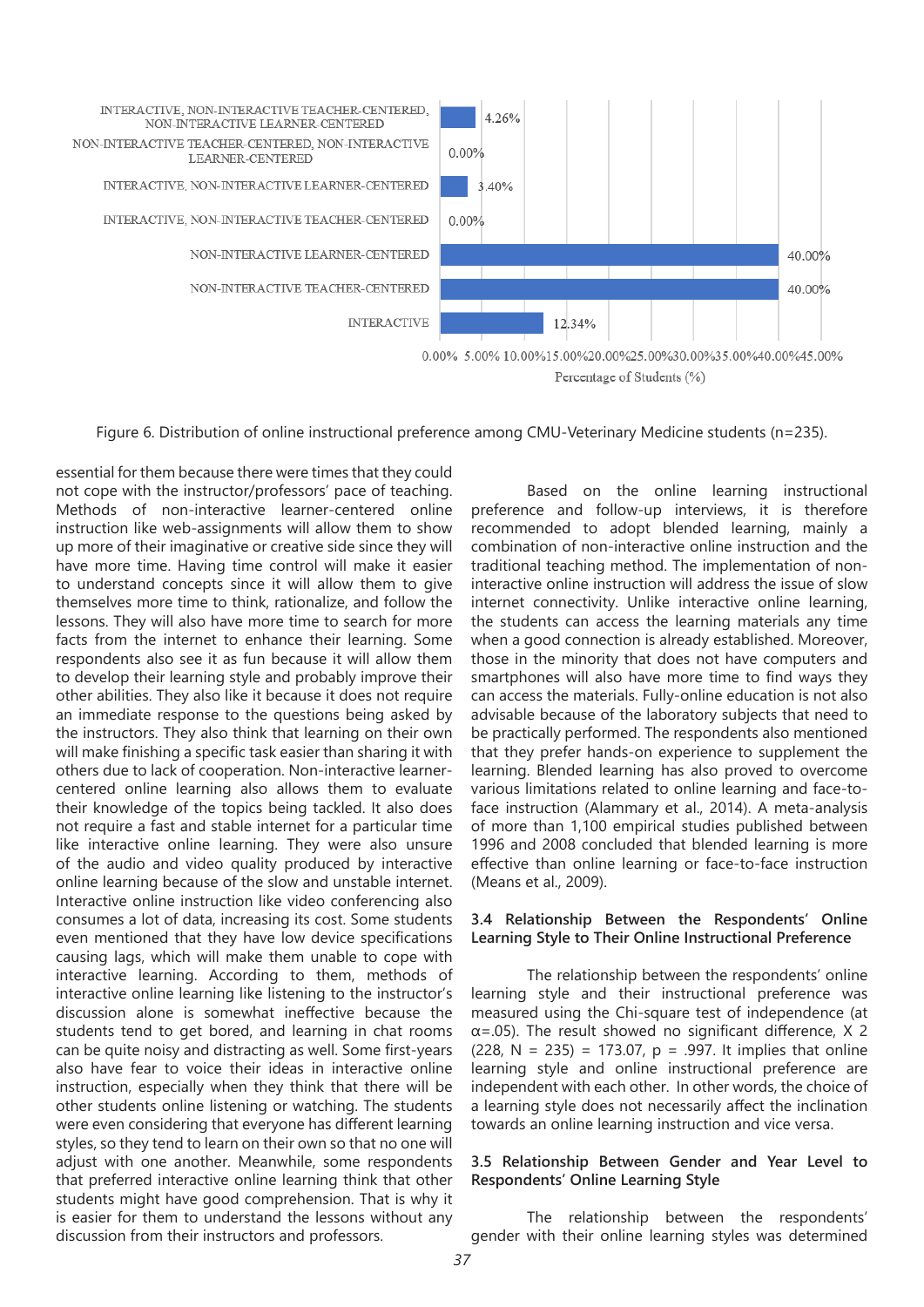using a Chi-square test of independence at  $\alpha$ =.05. The result showed that the relation between these variables was insignificant,  $X \times 2$  (57,  $N = 235$ ) = 74.25,  $p = .06$ . This result was also observed in the study conducted in Ethiopia by Yemane et al. (2017) ( $\alpha$  =.05; p =.37). Thus, the respondents' learning style preference is independent of the respondent's gender.

Meanwhile, the relationship between the respondents' year level and their online learning styles using the chi-square test of independence (at  $\alpha$ =.05) revealed no significant relationship,  $X2$  (285, N = 235) = 209.73,  $p = 1.0$ . This result means that being at a specific year level does not follow a particular learning style preference.

# **3.6 Online Learning Experience and its Relationship to the Respondents' Online Learning Preparedness and Attitude**

Out of the 235 respondents, more than half (61.28%) had no previous online learning experience, while 38.72% had enrolled or experienced online course/learning sessions. Their online learning experience was conducted through various methods such as non-interactive teacher-centered like streaming videos; non-interactive learner-centered like submission of requirements online, answering online quizzes and activities; lastly, interactive online learning using video conferencing software and online messaging applications.

A chi-square test of independence indicated significant association between online learning experience and online learning preparedness with a small to medium strength of relationship,  $X$  2 (2, N = 235) = 17.62, p < .001,  $V = .26$ . This result implies that the respondents' online learning preparedness is dependent on whether or not they have a previous online learning experience. Moreover, the relationship between online learning experience and attitude towards online learning also showed a significant association with a small strength of relationship, X 2  $(2, N = 235) = 7.87$ ,  $p = .02$ ,  $V = .18$ . This result means that the respondents' attitude towards online learning is dependent on whether or not they have experienced online learning. This data can be a basis for conducting a longitudinal survey if online learning or blended learning is to be implemented to determine if there will be improved attitude and preparedness among the respondents. A follow up survey is very essential considering that in the study of Okwumabua et al. (2010), 52% of the respondents admitted that their negative attitudes toward online learning will not change even if they become accustomed to the approach.

### **CONCLUSIONS**

The findings of this study show that the implementation of online learning in CMU-College of Veterinary Medicine is feasible. Most of the students were well-prepared in engaging online learning. They have access to technology, have internet and software application skills, and social support necessary for learning online. Although most students were neutral towards online learning, this can change since attitude is significantly associated with

an online learning experience. It also shows that most of the students were visual learners, which means they prefer watching when learning. In the method of online learning instructions, most of them preferred non-interactive learner-centered due to their preference for independent learning, and they want to have control over how they manage their time when learning.

#### **RECOMMENDATIONS**

Although online learning is feasible, it is recommended to do non-interactive online instruction and blend it with face-to-face instruction, as it is also essential to develop students' practical skills, especially in Veterinary Medicine. Non-interactive online instruction will help to address the issue of the slow internet connection of the students since it will allow them to access the learning materials when a good internet connection is already established.

Moreover, before the implementation of blended learning, it is essential to determine first the average internet speed used by the students. This information is necessary because it will serve as the basis of the learning materials' data rate, and it should be lower than the student's average internet connection. Future studies should also venture on the assessment of preparedness among the faculty since they will be the ones who will implement the learning instruction.

The neutral attitude can be dealt with by providing mechanisms to inform and orient learners on the learning system to be implemented, which may be in the form of course packages for students and accessible through offline and online modes. It will address the students' confusion on how the proposed learning continuity plan will work, which is a factor of the neutral response. Since most of the respondents are visual learners, the learning instructional media and materials that can be

utilized in this form of learning are videocasts, video visuals of sample cases and scenarios, simulations, and graphic organizers; these can be taught through demonstration and presentation.

The unprecedented impacts of the COVID-19 pandemic are indeed leading educational systems to a new normal period in human history. Other courses or degrees within the university must also assess their students' and faculty's preparedness for online learning before its implementation to minimize complications; however, it is inevitable during this uncertain time. Higher education institutions thereby need to seize the opportunity to develop a resilient education system responsive to the needs of the changing times and be prepared when another crisis comes in the future.

#### **REFERENCES**

Akaslan, D., & Law, E. L. C. (2011). Measuring student e-learning readiness: A case about the subject of electricity in higher education institutions in Turkey. Paper presented at the International Conference on Web-Based Learning.